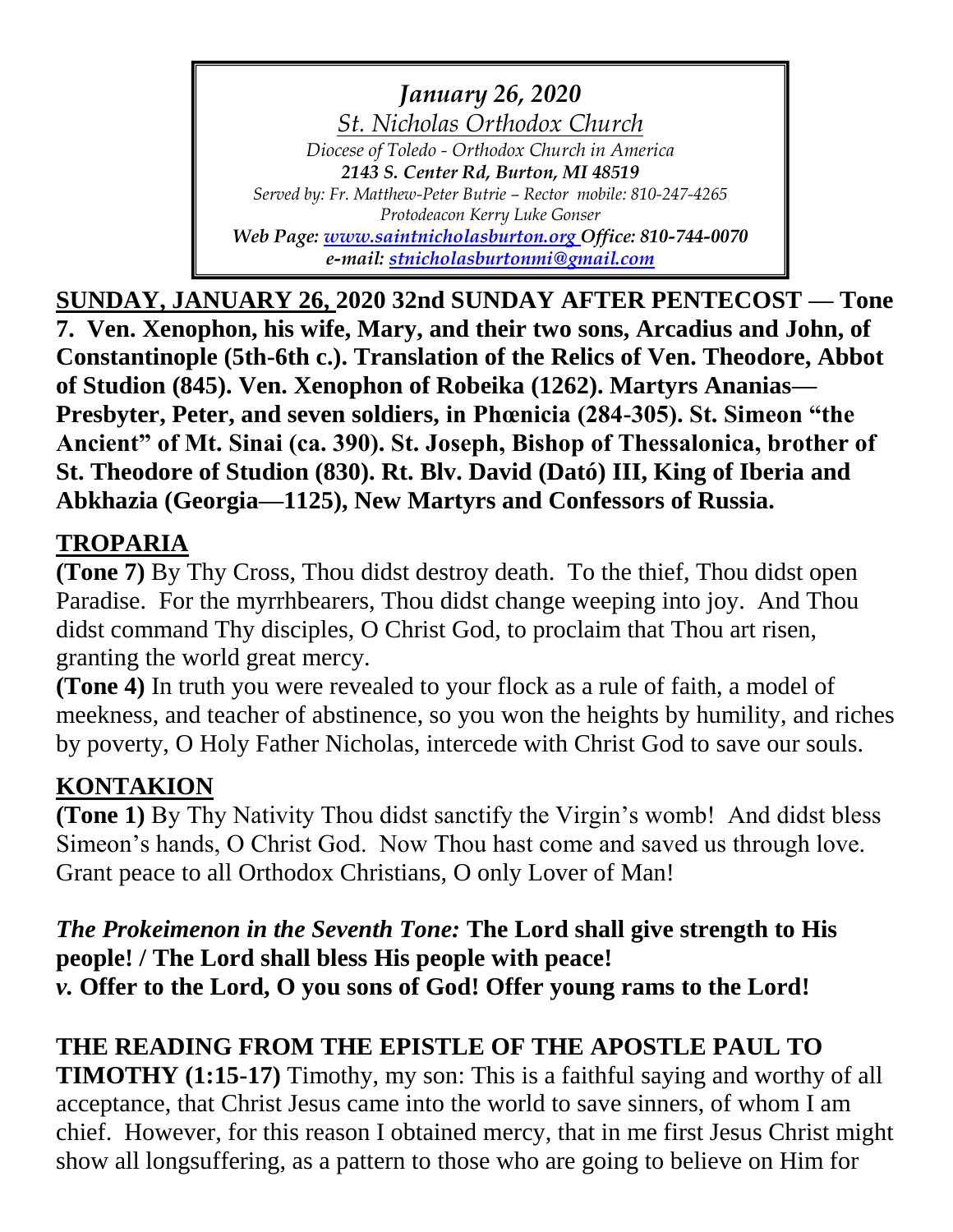everlasting life. Now to the King eternal, immortal, invisible, to God who alone is wise, be honor and glory to the ages of ages. Amen.

### *Alleluia, Tone 7*

- *v:* **It is good to give thanks to the Lord, to sing praises to Your name, O Most High.**
- *v:* **To declare Your mercy in the morning, and Your truth by night.**

**THE HOLY GOSPEL ACCORDING TO LUKE (18:35-43)** Then it happened, as Jesus was coming near Jericho, that a certain blind man sat by the road begging. And hearing a multitude passing by, he asked what it meant. So they told him that Jesus of Nazareth was passing by. And he cried out, saying, "Jesus, Son of David, have mercy on me!" Then those who went before warned him that he should be quiet; but he cried out all the more, "Son of David, have mercy on me!" So Jesus stood still and commanded him to be brought to Him. And when he had come near, He asked him, saying, "What do you want Me to do for you?" He said, "Lord, that I may receive my sight." Then Jesus said to him, "Receive your sight; your faith has made you well." And immediately he received his sight, and followed Him, glorifying God. And all the people, when they saw it, gave praise to God.

**COMMUNION HYMN** Praise the Lord from the heavens! Praise Him in the highest! Alleluia, Alleluia, Alleluia

**Welcome!** We are honored that you have joined us in our celebration of the Lord's resurrection this day.

If you are a first time visitor to our parish, we invite you to sign our guest book in the vestibule. If you have a question, a prayer request, or any need, please speak with Fr. Matthew, Deacon Luke, or with any parish member.

For our friends present with us who are not Orthodox Christians, please note that we have specific disciplines regarding receiving Communion. We ask that you refrain from going to Communion until you have spoken with Fr. Matthew and understand our discipline and piety regarding this sacrament and its implication for responsibility towards and membership in the Orthodox Church. The bread and wine offered after Communion and the bread offered at the end of the service is available to all.

If you are an Orthodox Christian from another parish who has prepared in accordance with your discipline, and have a blessing from your home priest to do so, we invite and encourage you to partake of Holy Communion.

There are coil-bound booklets available with the text for the Divine Liturgy – if you find it useful, please feel free to take one of those as well, with our compliments. We also hope you will stay and join us in our coffee and fellowship hour, which immediately follows the service. We want the opportunity to get to know you, and for you to get to know us. **Again, welcome!**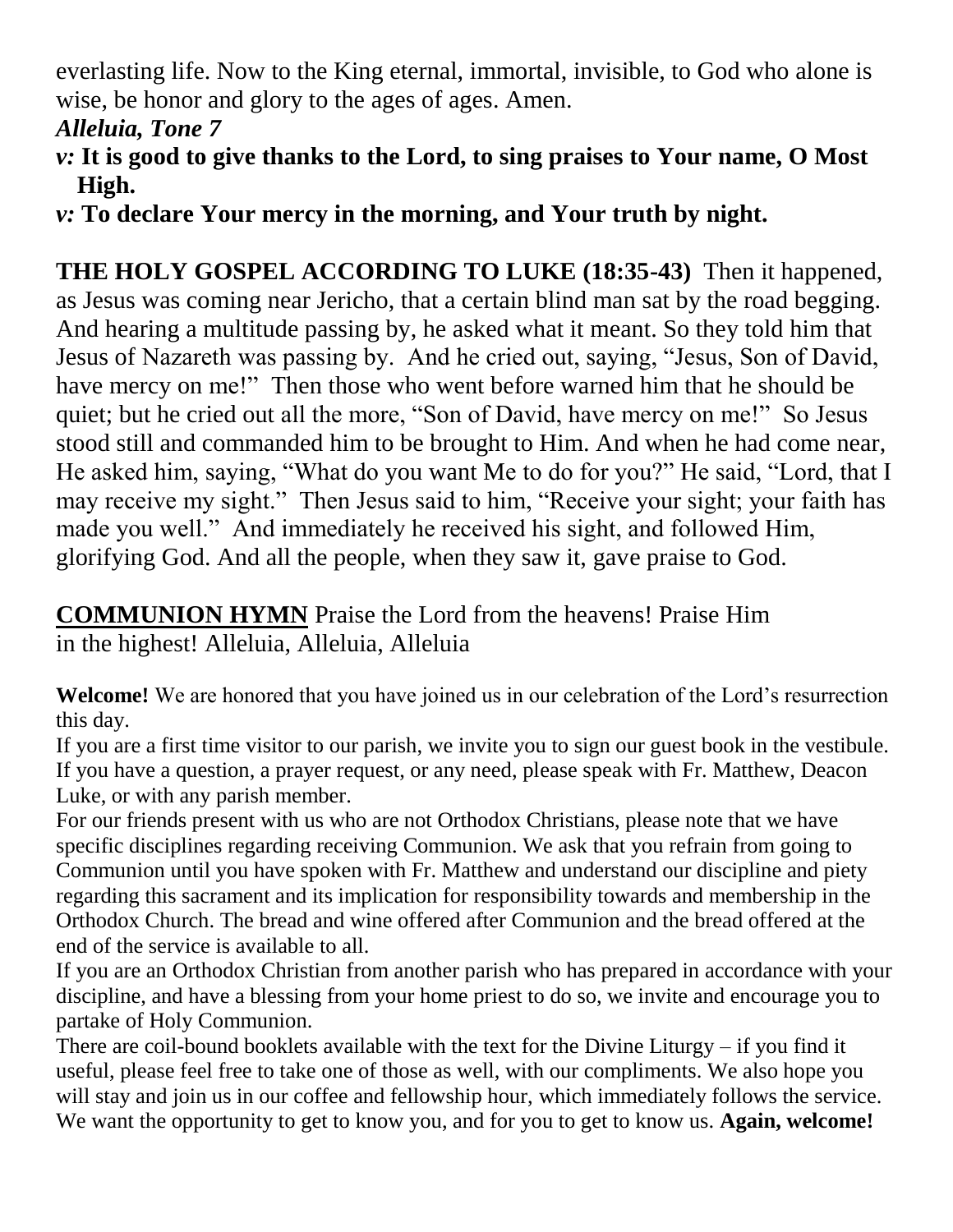### **The Holy Gospel according to John 21:1-14 (10th Matins Gospel)**

After these things Jesus showed Himself again to the disciples at the Sea of Tiberias, and in this way He showed Himself: Simon Peter, Thomas called the Twin, Nathanael of Cana in Galilee, the sons of Zebedee, and two others of His disciples were together. Simon Peter said to them, "I am going fishing." They said to him, "We are going with you also." They went out and immediately got into the boat, and that night they caught nothing. But when the morning had now come, Jesus stood on the shore; yet the disciples did not know that it was Jesus. Then Jesus said to them, "Children, have you any food?" They answered Him, "No." And He said to them, "Cast the net on the right side of the boat, and you will find some." So they cast, and now they were not able to draw it in because of the multitude of fish. Therefore that disciple whom Jesus loved said to Peter, "It is the Lord!" Now when Simon Peter heard that it was the Lord, he put on his outer garment (for he had removed it), and plunged into the sea. But the other disciples came in the little boat (for they were not far from land, but about two hundred cubits), dragging the net with fish. Then, as soon as they had come to land, they saw a fire of coals there, and fish laid on it, and bread. Jesus said to them, "Bring some of the fish which you have just caught." Simon Peter went up and dragged the net to land, full of large fish, one hundred and fifty-three; and although there were so many, the net was not broken. Jesus said to them, "Come and eat breakfast." Yet none of the disciples dared ask Him, "Who are You?" – knowing that it was the Lord. Jesus then came and took the bread and gave it to them, and likewise the fish. This is now the third time Jesus showed Himself to His disciples after He was raised from the dead.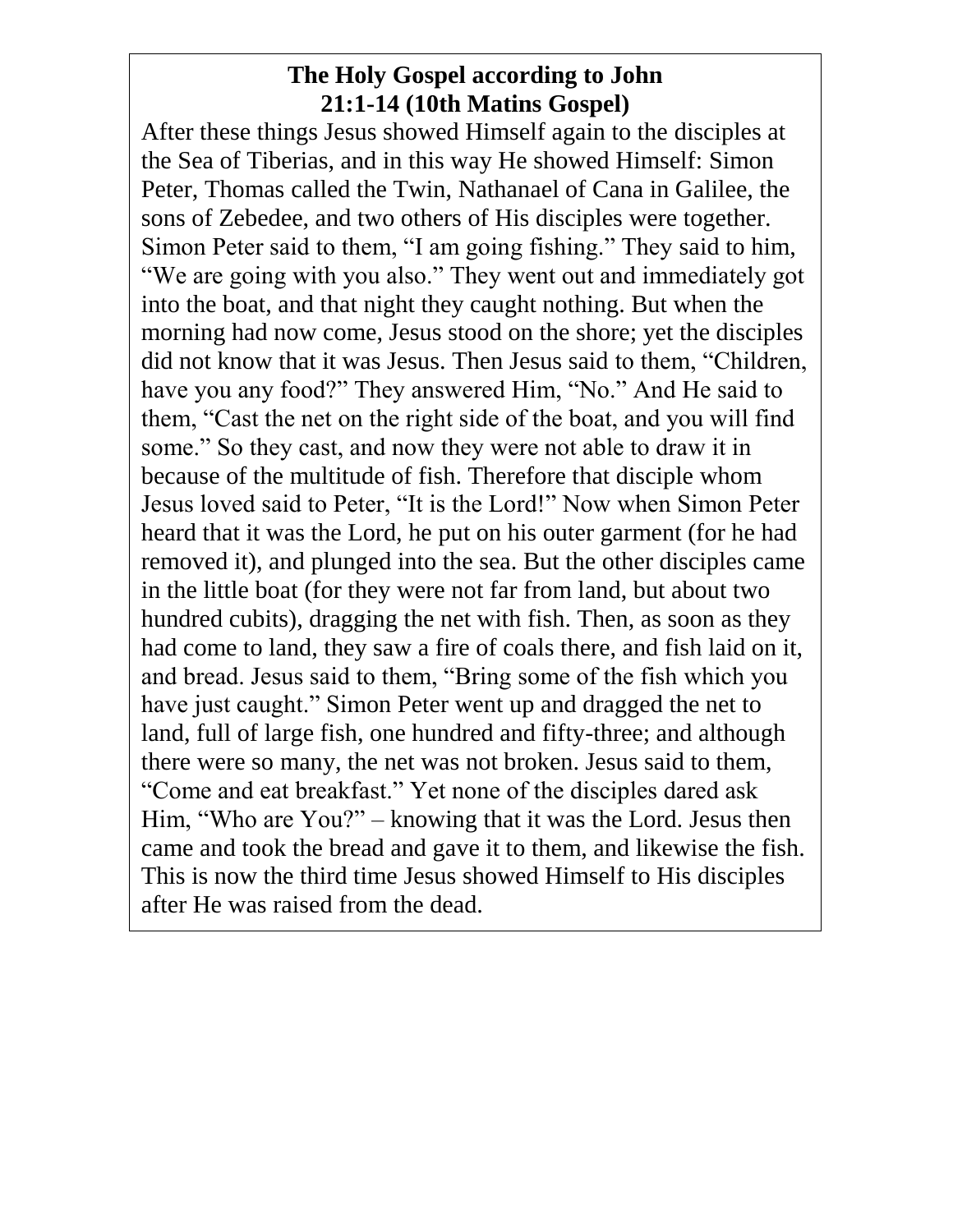**January 26, 2020**

#### လန္တြိုးေပါ့္ကိုးေပါ့္ကိုးေပါ့္ကိုးေပါ့္ကိုးေပါ့္ကိုးေပါ့္ကိုးေပါ့္ကိုးေပါ့္ကိုးေပါ့္ကိုးေပါ့္ကိုးေပါ့္ကိုးေပါ **CANDLE INTENTIONS FOR THE HEALTH AND BLESSINGS OF**

| Mary, Angelo, Helen, Anna, Patsy, Alex                                                                                                                                                                                                                                                              | Alex & Magda Popoff |
|-----------------------------------------------------------------------------------------------------------------------------------------------------------------------------------------------------------------------------------------------------------------------------------------------------|---------------------|
| Fr. Tom, Fr. Don, Fr. Paul, Fr. Anthony, Fr Robert, Calvin, Larry, Helen,<br>Angelo, Joan, Peggy, Bob, Angelo, Christine, Dorothy, Anna, Irene, Allen,<br>Deborah, Luba, Kosta, Stojan, Mira, Bosa, Christopher, Allison, Jeanette,<br>Kathryn, Joseph, Ted, Marlene, Gladys, my family and friends | Joe Tome            |
| Special Intention                                                                                                                                                                                                                                                                                   | Joe Tome            |
| Health to all of our children & grandkids and health to our grands on Jason on his $13th$ Birthday                                                                                                                                                                                                  | Angelo & Christine  |
| Steven, Katelyn, Donnielle, Amaya, Jaden, Selina, Mike, Judy, Lillian,                                                                                                                                                                                                                              |                     |
| Renee, Paul, Shelby, Trina, Brenda, Dale, Jackie, Marylou, Jerry                                                                                                                                                                                                                                    | Mary Cochrane       |
| Health and Blessings for Angelo, Mary, Alex & Patsy                                                                                                                                                                                                                                                 | Eleni Popoff        |
| <b>CANDLE INTENTIONS FOR BLESSED REPOSE</b>                                                                                                                                                                                                                                                         |                     |
| Blessed Repose to Kostas Papalazarou (17 years)                                                                                                                                                                                                                                                     | Lena Bakousidis     |
| Blessed Repose to our sweet grandsons Andrew & Matthew                                                                                                                                                                                                                                              | Angelo & Christine  |

Blessed Repose to Alex Karatza Angelo & Christine

### န္ကြားေနရွိပ္ေနရွိပ္ေနရွိပ္ေနရွိပ္ေနရွိပ္ေနရွိပ္ေနရွိပ္ေနရွိပ္ေနရွိပ္ေနရွိပ္ေနရွိပ္ေနရွိပ္ေနရွိပ္

**WELCOME** to all our friends and visitors. Please join us in our fellowship hall after Liturgy.

**COFFEE & DONUTS** today are in memory of Peter and Olga Samaras given by their family. A Parastas will be offered for their 40 days following the veneration of the cross.

**ANNUAL MEETING** The Annual Meeting of Saint Nicholas Parish will be held on Sunday, February 16, 2020 beginning with a short prayer service after the Divine Liturgy. The Meeting will then reconvene in the Parish Hall. All parish organizations must present a report, oral or written, to be given at this meeting.

THANK YOU to everyone who supported the Dormition Monastery, Rives Junction at the 8<sup>th</sup> annual dinner held on Thursday. Thank you to those who attended, made donations, provided appetizers, made purchases from the gift shop and in any way contributed to such a beautiful evening. Thanks to Lena Bakousidis who coordinated the appetizers for our parish. A report with the final donations will be forthcoming.

**2020 OFFERING ENVELOPES** Offering envelopes are ready to be picked up in the Parish Hall. It is extremely helpful when you use them so thank you in advance.

#### **OUR CHARITY MINISTRIES**

**HOPE IN A BOX** Shampoo, Conditioner and Lotion are needed for the month of February. Dish-soap and Laundry Soap are needed in March. Deodorant will be collected in March.

**FOOD DRIVE** Place non-perishable food items in the other blue box in the hall.